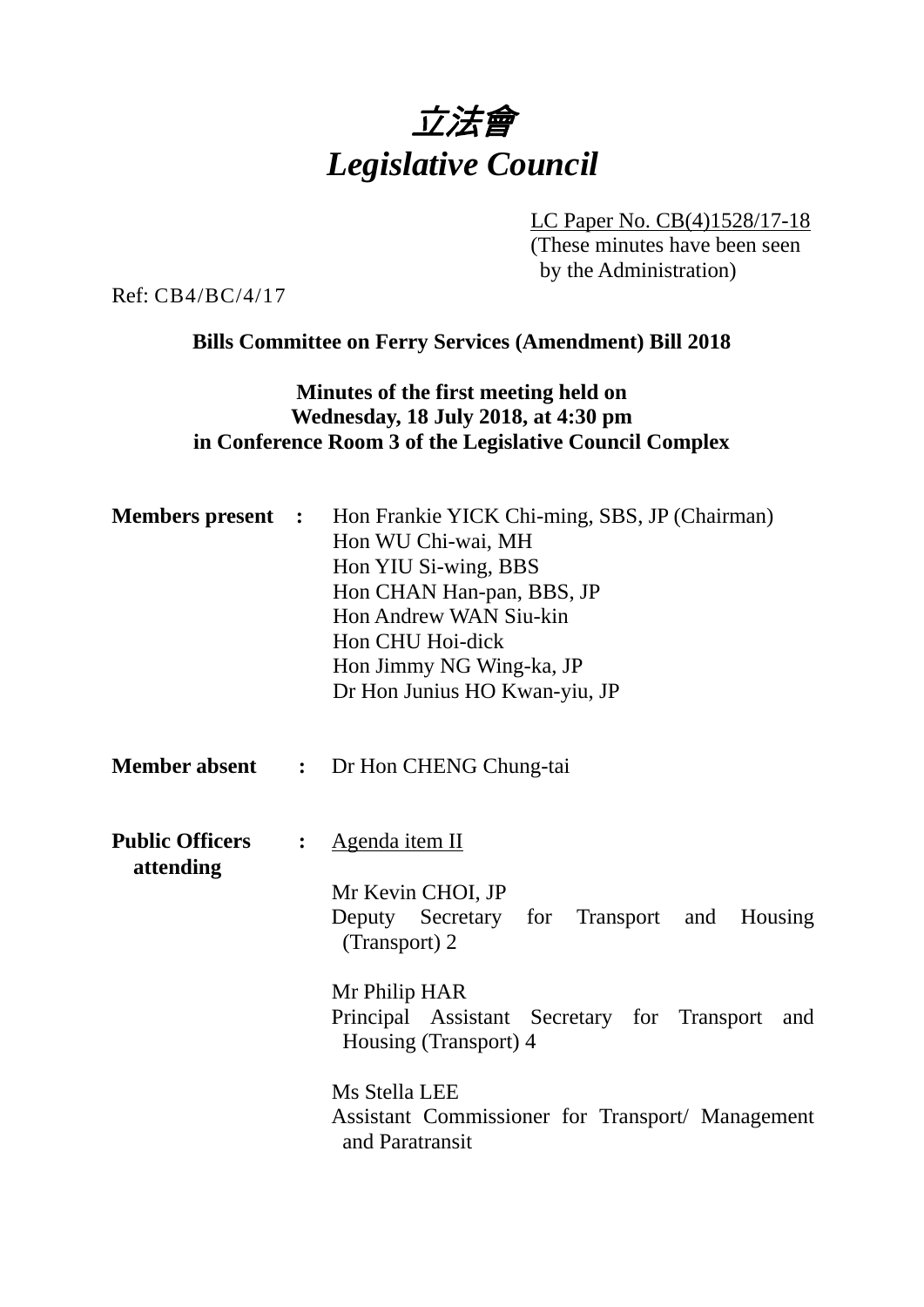|                             | Mr Gary LI<br><b>Government Counsel</b><br>Department of Justice |
|-----------------------------|------------------------------------------------------------------|
| <b>Clerk in attendance:</b> | Ms Shirley CHAN<br>Chief Council Secretary (4)5                  |
| <b>Staff in attendance:</b> | Miss Joyce CHAN<br><b>Assistant Legal Adviser 1</b>              |
|                             | Ms Shirley TAM<br>Senior Council Secretary (4)5                  |
|                             | Ms Lauren LI<br>Council Secretary (4)5                           |
|                             | Ms Zoe TONG<br>Legislative Assistant (4)5                        |
|                             | Miss Mandy LUI<br>Clerical Assistant (4)5                        |

#### Action

#### **I. Election of Chairman**

#### Election of Chairman

Mr Frankie YICK, the member of the highest precedence among those present at the meeting, presided over the election of Chairman. He invited nominations for the chairmanship of the Bills Committee.

2. Mr CHAN Han-pan nominated Mr Frankie YICK and the nomination was seconded by Mr Jimmy NG. Mr YICK accepted the nomination. There being no other nominations, Mr YICK was declared Chairman of the Bills Committee.

3. Members agreed that there was no need to elect a deputy chairman.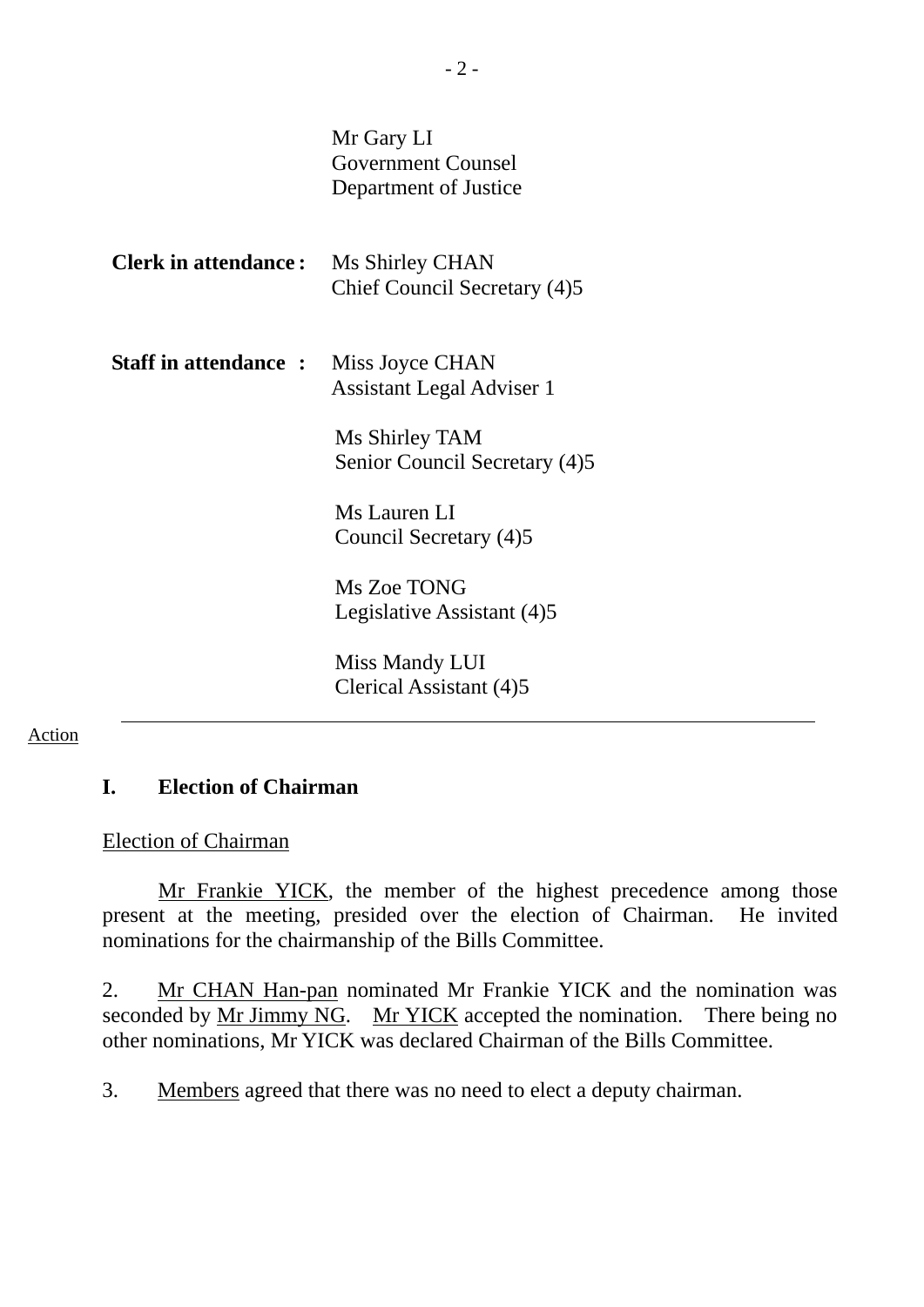#### **II. Meeting with the Administration**

[File Ref: THB(T) CR19/3231/00, LC Paper Nos. LS75/17-18, CB(3)712/17-18, CB(4)1403/17-18(01) to (04)]

### Discussion

4. The Bills Committee deliberated (index of proceedings attached at **Annex**).

# Clause-by-clause examination of the Bill

5. The Bills Committee examined the Ferry Services (Amendment) Bill 2018 ("the Bill") clause-by-clause. Upon completion of the examination, the Chairman concluded that the Bills Committee had completed scrutiny of the Bill and supported the Bill in general. The Bills Committee would not move any amendments to the Bill.

# **III. Any other business**

#### Invitation of views

6. Members agreed that it was not necessary to invite views on the Bill.

# Legislative timetable

7. Members noted that the Chairman would report the deliberations of the Bills Committee to the House Committee at the beginning of the next legislative session. The Administration indicated that it would inform the Bills Committee of its intended date for resumption of the Second Reading debate on the Bill in due course.

8. There being no other business, the meeting ended at 5:09 pm.

Council Business Division 4 Legislative Council Secretariat 4 September 2018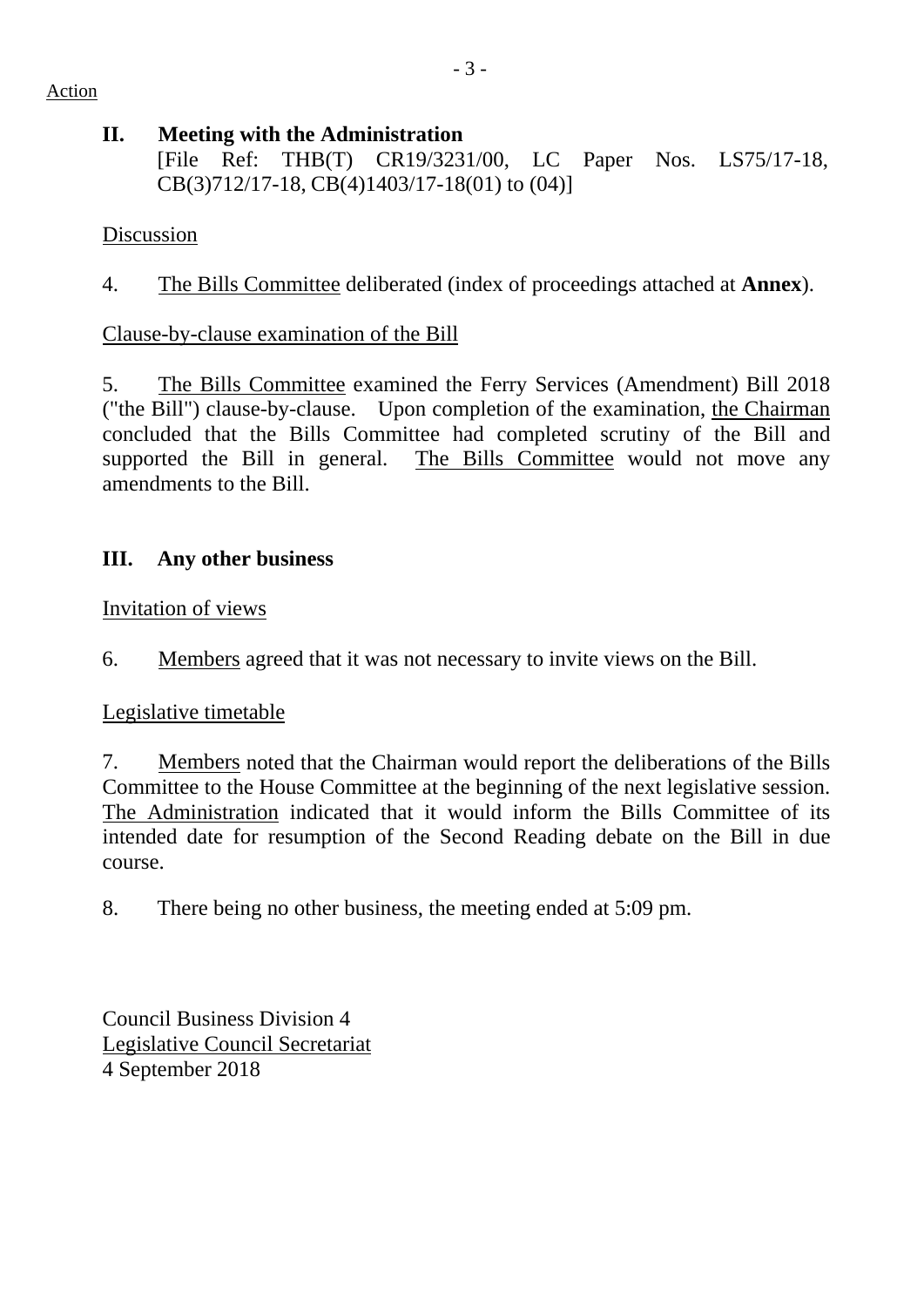#### **Proceedings of the first meeting of the Bills Committee on Ferry Services (Amendment) Bill 2018 on Wednesday, 18 July 2018, at 4:30 pm in Conference Room 3 of the Legislative Council Complex**

| <b>Time</b><br>marker | <b>Speaker</b>                                    | Subject(s)                                                                                                                                                                                                                                                                                                                                                                                                                                                                                                                                                                                                                                                                                                                                                                                                                                                                                                                                                                         | <b>Action required</b> |
|-----------------------|---------------------------------------------------|------------------------------------------------------------------------------------------------------------------------------------------------------------------------------------------------------------------------------------------------------------------------------------------------------------------------------------------------------------------------------------------------------------------------------------------------------------------------------------------------------------------------------------------------------------------------------------------------------------------------------------------------------------------------------------------------------------------------------------------------------------------------------------------------------------------------------------------------------------------------------------------------------------------------------------------------------------------------------------|------------------------|
|                       | <b>Agenda item I – Election of Chairman</b>       |                                                                                                                                                                                                                                                                                                                                                                                                                                                                                                                                                                                                                                                                                                                                                                                                                                                                                                                                                                                    |                        |
| $000422 -$<br>000550  | Mr Frankie YICK<br>Mr CHAN Han-pan<br>Mr Jimmy NG | <b>Election of Chairman</b>                                                                                                                                                                                                                                                                                                                                                                                                                                                                                                                                                                                                                                                                                                                                                                                                                                                                                                                                                        |                        |
|                       | Agenda item II - Meeting with the Administration  |                                                                                                                                                                                                                                                                                                                                                                                                                                                                                                                                                                                                                                                                                                                                                                                                                                                                                                                                                                                    |                        |
| $000551 -$<br>000838  | Chairman<br>Administration                        | Briefing by the Administration on the Ferry Services<br>(Amendment) Bill 2018 ("the Bill") [File Ref:<br>THB(T) CR19/3231/00]                                                                                                                                                                                                                                                                                                                                                                                                                                                                                                                                                                                                                                                                                                                                                                                                                                                      |                        |
| $000839 -$<br>001045  | Chairman<br>("ALA")<br>Administration             | ALA1's letter and the Administration's response [LC<br>Assistant Legal Adviser 1 Paper Nos. CB(4)1403/17-18(03) and (04)]<br>The Administration considered that no transitional<br>provision was required in the Bill to deal with the<br>situation where licence applications were submitted<br>but not yet processed prior to the commencement of<br>the enacted Ordinance. Upon the commencement of<br>the enacted Ordinance, such applicants would be free<br>to consider whether to keep the original licence<br>periods they applied for, or to revise their applications<br>to apply for a licence of a longer period.<br>The<br>Administration would actively inform the trade of the<br>new arrangements upon the passage of the Bill.                                                                                                                                                                                                                                    |                        |
| $001046 -$<br>001733  | Chairman<br>Mr CHAN Han-pan<br>Administration     | Pointing out the operating difficulties encountered by<br>ferry operators, Mr CHAN Han-pan suggested that<br>the Administration should consider -<br>$(a)$ further relaxing the cap on each licence period and<br>the cap on the aggregate licence period to six and<br>12 years respectively so as to encourage ferry<br>operators to make longer-term investment;<br>(b) expanding the coverage of the Special Helping<br>Measures ("SHM") to include outlying island<br>ferry routes plying Ma Wan and Discovery Bay in<br>addition to the existing six major outlying island<br>ferry routes, with a view to maintaining the<br>financial viability of the ferry services concerned<br>and alleviating the burden of fare increases on<br>passengers; and<br>(c) procuring vessels for running the outlying island<br>ferry routes which were not commercially viable.<br>arrangement would<br>Such<br>also<br>enable<br>the<br>Government to provide emergency ferry services |                        |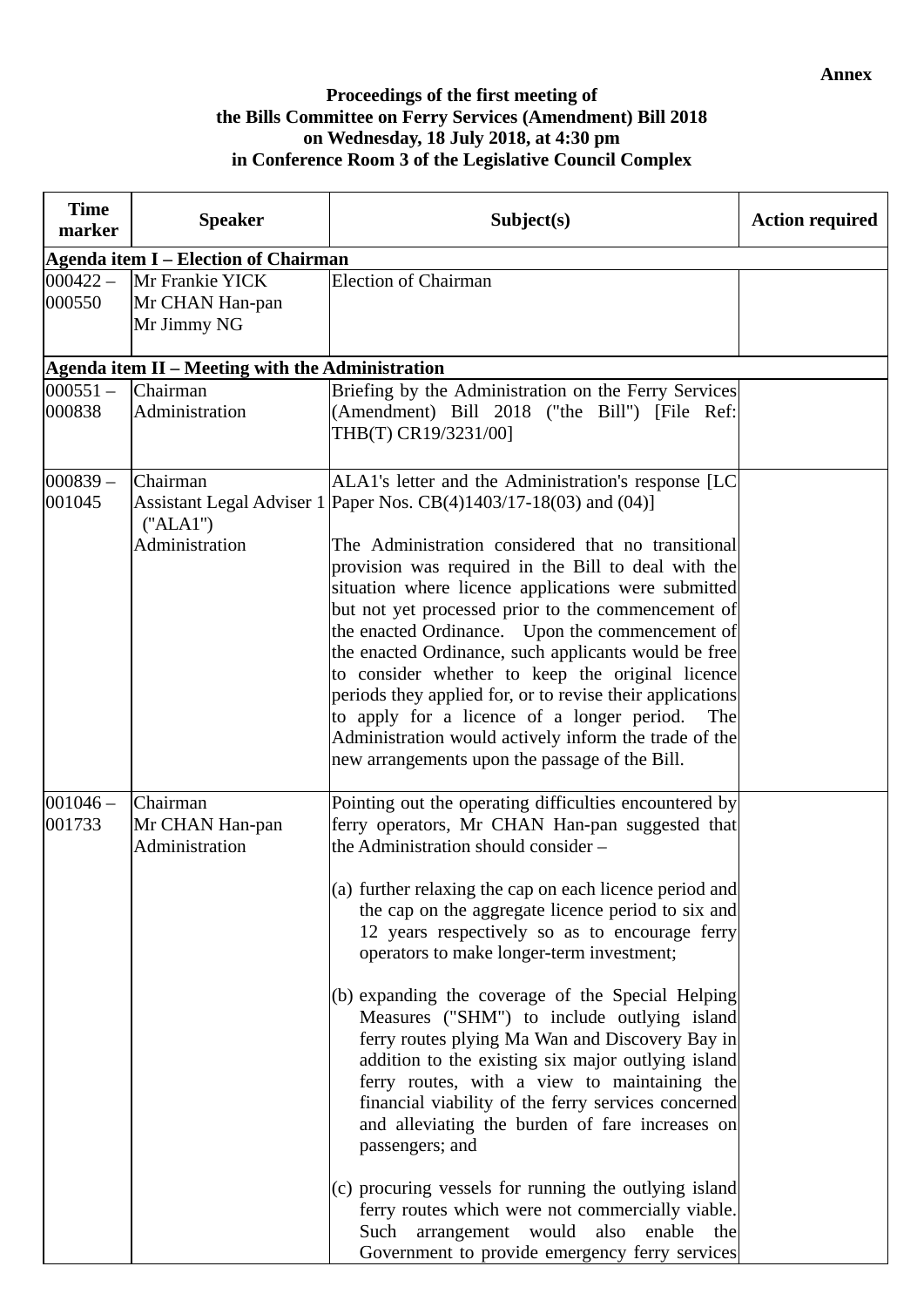| <b>Time</b><br>marker | <b>Speaker</b>                               | Subject(s)                                                                                                                                                                                                                                                                                                                                                                                                                                                                                                                                                                                                                                                                                                                                                                                                                                                                         | <b>Action required</b> |
|-----------------------|----------------------------------------------|------------------------------------------------------------------------------------------------------------------------------------------------------------------------------------------------------------------------------------------------------------------------------------------------------------------------------------------------------------------------------------------------------------------------------------------------------------------------------------------------------------------------------------------------------------------------------------------------------------------------------------------------------------------------------------------------------------------------------------------------------------------------------------------------------------------------------------------------------------------------------------|------------------------|
|                       |                                              | in case of traffic congestion on the Tsing Ma<br>Bridge.                                                                                                                                                                                                                                                                                                                                                                                                                                                                                                                                                                                                                                                                                                                                                                                                                           |                        |
|                       |                                              | The Administration replied that –                                                                                                                                                                                                                                                                                                                                                                                                                                                                                                                                                                                                                                                                                                                                                                                                                                                  |                        |
|                       |                                              | (a) the proposal of lengthening the licence period<br>from three to five years, as well as maintaining<br>the aggregate licence period at 10 years, was<br>generally supported by the trade;                                                                                                                                                                                                                                                                                                                                                                                                                                                                                                                                                                                                                                                                                       |                        |
|                       |                                              | (b) upon completion of the mid-term review on the<br>provision of SHM to the six major outlying island<br>ferry routes under the current licence period<br>(2017-2020) ("the mid-term review"), it was the<br>Administration's plan to report the result to the<br>Panel on Transport in the first half of 2019; and                                                                                                                                                                                                                                                                                                                                                                                                                                                                                                                                                               |                        |
|                       |                                              | (c) it was the Government's established policy that<br>public transport services, including ferry services,<br>should be run by the private sector in accordance<br>with prudent commercial principles to enhance<br>efficiency and cost-effectiveness.                                                                                                                                                                                                                                                                                                                                                                                                                                                                                                                                                                                                                            |                        |
| $001734 -$<br>002312  | Chairman<br>Mr Andrew WAN<br>Administration  | <b>WAN</b><br>Andrew<br>did<br>Mr<br>object<br>not<br>to<br>the<br>Administration's proposal which aimed to facilitate<br>operators' longer-term investment, and in turn<br>enhance the financial viability of ferry services and<br>encourage continuous improvement to service quality.<br>He opined that a mechanism should be put in place to<br>review the effectiveness of the proposal. He also<br>suggested that the Administration should impose<br>conditions in the tendering exercise of the licensed<br>ferry routes with a view to improving quality of ferry<br>services and devise measures to help operators<br>generate more non-fare box revenue.<br>Responding to Mr WAN's call for expanding SHM to<br>include other ferry routes, the Administration advised<br>that the mid-term review would provide the<br>opportunity for reviewing and enhancing, where |                        |
|                       |                                              | necessary, the financial viability and quality of<br>outlying island ferry services other than the six major<br>routes provided with SHM.                                                                                                                                                                                                                                                                                                                                                                                                                                                                                                                                                                                                                                                                                                                                          |                        |
| $002313 -$<br>003250  | Chairman<br>Mr YIU Si-wing<br>Administration | Mr YIU Si-wing supported the Administration's<br>proposal. He, however, expressed concern that the<br>operators' risks in running ferry services would<br>increase with the longer licence period. He thus<br>enquired about the measures to ensure that the<br>provision of ferry service would not be disrupted in<br>the event that an operator surrendered its operating<br>right. The Chairman also sought information on the<br>exit mechanism for ferry operators.                                                                                                                                                                                                                                                                                                                                                                                                          |                        |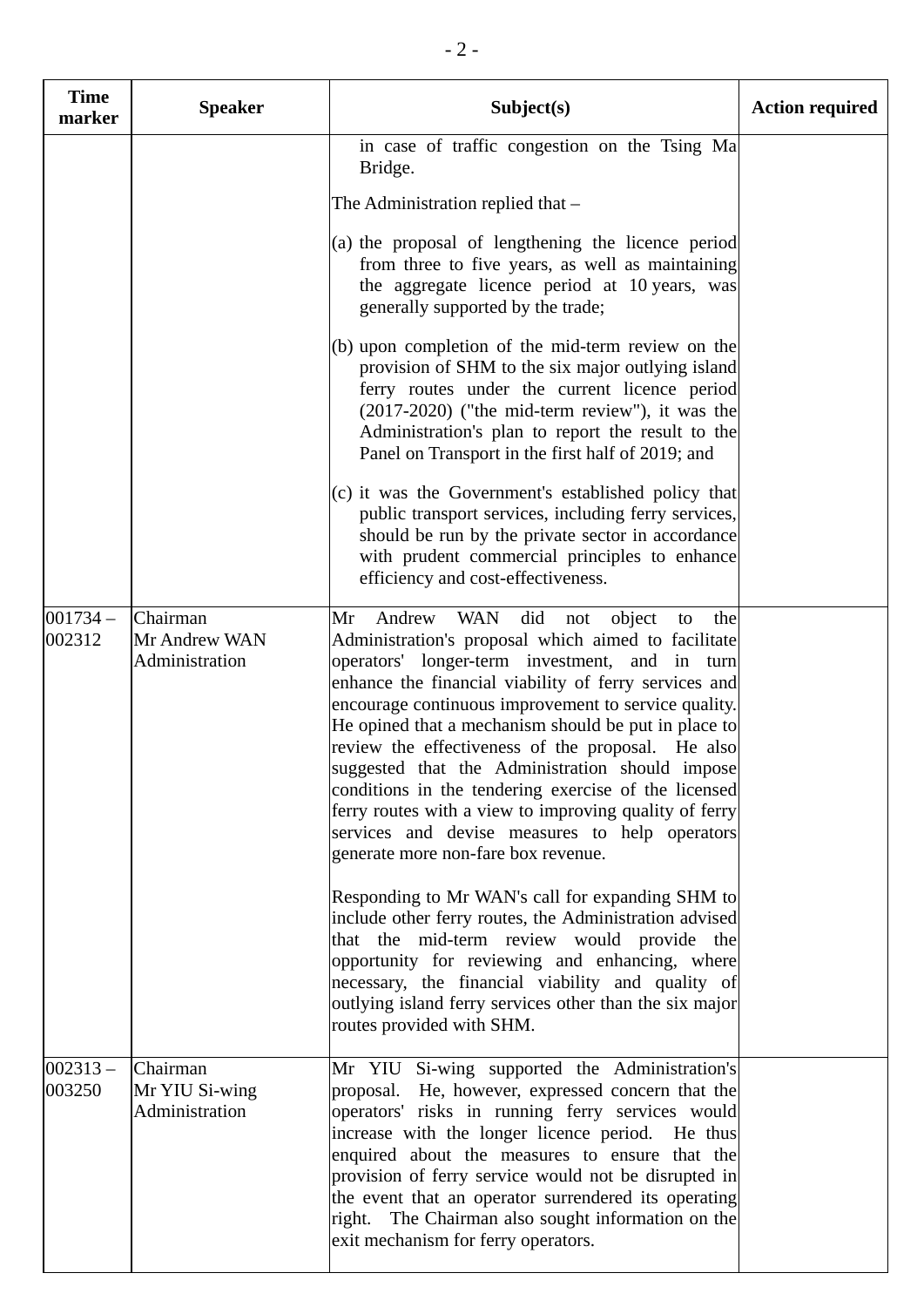| <b>Time</b><br>marker | <b>Speaker</b>                                | Subject(s)                                                                                                                                                                                                                                                                                                                                                                                                                                                                                                                                                                                                                                                                                                                                                    | <b>Action required</b> |
|-----------------------|-----------------------------------------------|---------------------------------------------------------------------------------------------------------------------------------------------------------------------------------------------------------------------------------------------------------------------------------------------------------------------------------------------------------------------------------------------------------------------------------------------------------------------------------------------------------------------------------------------------------------------------------------------------------------------------------------------------------------------------------------------------------------------------------------------------------------|------------------------|
|                       |                                               | The Administration advised that -<br>(a) the proposal would not increase operators' risks in<br>running ferry services and would not affect the<br>existing arrangement where operators could apply<br>for fare increases<br>when they encountered<br>operating difficulties;                                                                                                                                                                                                                                                                                                                                                                                                                                                                                 |                        |
|                       |                                               | (b) the mid-term review would be an opportune time<br>to look into ways to enhance the financial<br>viability and quality of outlying island ferry<br>services; and                                                                                                                                                                                                                                                                                                                                                                                                                                                                                                                                                                                           |                        |
|                       |                                               | (c) as stipulated in the licence terms, ferry operators<br>were required to notify the Transport Department<br>six months before their exit to allow time for<br>carrying out the relevant tendering exercise.                                                                                                                                                                                                                                                                                                                                                                                                                                                                                                                                                |                        |
|                       |                                               | Mr YIU pointed out that the management of pier<br>facilities by the Government and that by ferry<br>operators varied, quality of such facilities also<br>differed. He urged the Administration to devise<br>measures to align and improve the facilities at<br>different piers in order to enhance the travel<br>experience of passengers.                                                                                                                                                                                                                                                                                                                                                                                                                    |                        |
| $003251 -$<br>003908  | Chairman<br>Mr CHU Hoi-dick<br>Administration | Mr CHU Hoi-dick enquired –<br>(a) whether lengthening the licence period to five<br>years meant that the Administration would not<br>further intervene in the operation of ferry services<br>in the coming five years; and<br>(b) whether the Administration would require ferry<br>operators to enhance the facilities at the piers<br>riding on the opportunity that the licence period<br>would be lengthened to five years.<br>The Administration advised that -<br>(a) it was the Government's established policy that<br>public transport services should be run by the<br>private sector in accordance with prudent<br>The Administration<br>commercial principles.<br>currently had no plan to further intervene in the<br>ferry services market; and |                        |
|                       |                                               | (b) the Administration was willing to consider<br>reviewing the facilities at the piers leveraging on<br>the occasion that the licence period was to be<br>lengthened.<br>However, enhancements to such<br>facilities would be subject to many factors,<br>including the operators' financial viability and the<br>structural conditions of individual piers.                                                                                                                                                                                                                                                                                                                                                                                                 |                        |